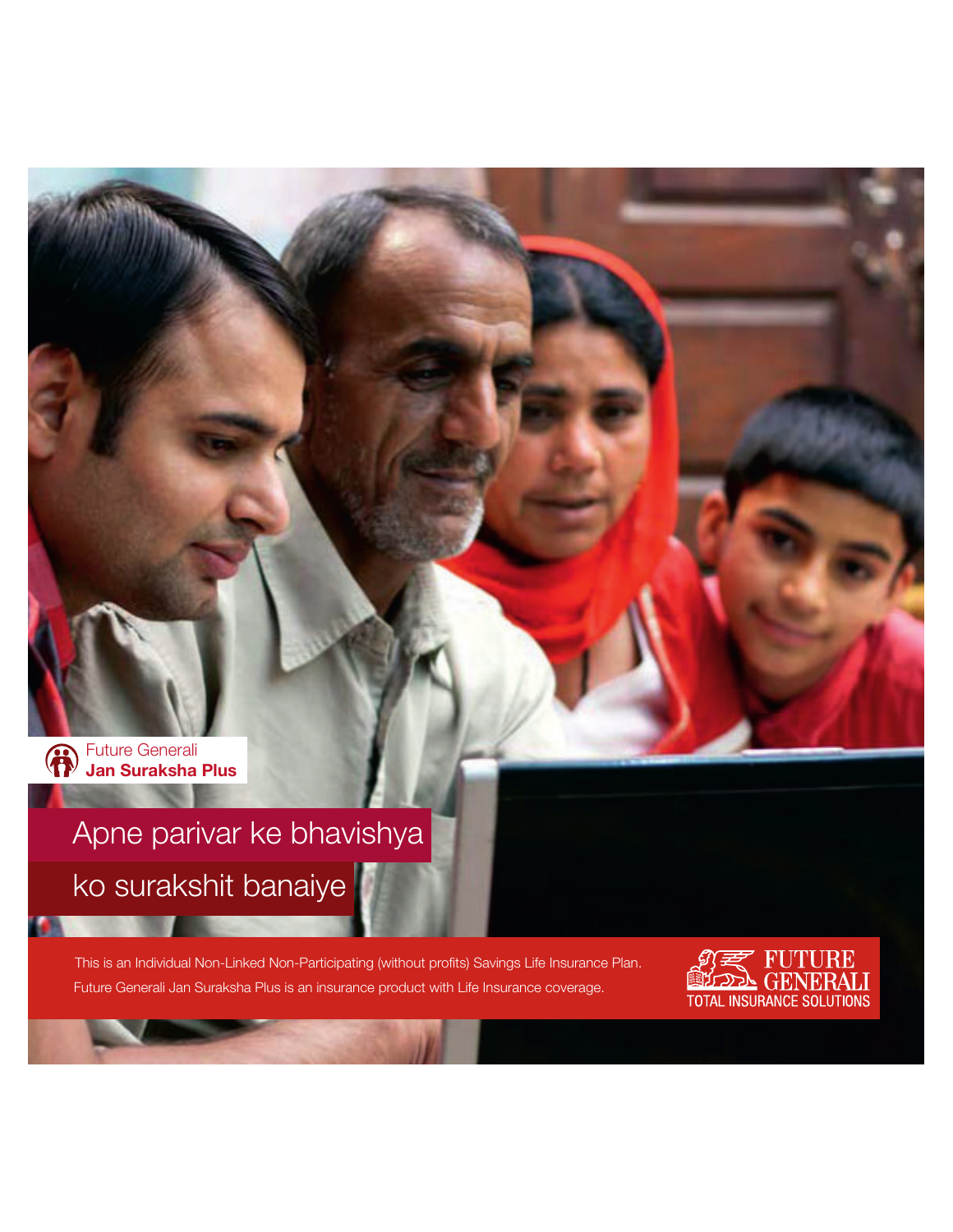**Future Generali Jan Suraksha Plus:** A plan that provides you with a life cover and assured benefit at maturity.

| UNIQUE PRODUCT BENEFITS: | 1. Pay a small one time premium and get a life insurance cover with an assured maturity<br>amount which is more than the premium paid by you.<br>2. Hassle free application process. |  |
|--------------------------|--------------------------------------------------------------------------------------------------------------------------------------------------------------------------------------|--|
| <b>HOW DOES IT WORK?</b> |                                                                                                                                                                                      |  |
| Step 1:                  | Choose the amount of Single Premium you wish to pay.                                                                                                                                 |  |
| Step 2:                  | Stay protected.                                                                                                                                                                      |  |

## **PLAN SUMMARY**

| <b>Parameter</b>                | <b>Criterion</b>              |
|---------------------------------|-------------------------------|
| Entry Age (as on last Birthday) | 18 to 50 years                |
| Policy Term                     | 8 years                       |
| Premium Payment Term & Mode     | Single Premium                |
| <b>Premium Options</b>          | ₹2500 / ₹3000 / ₹4000 / ₹5000 |

# **What are your Benefits?**



• Death Benefit: 5 times the Single Premium (excluding applicable taxes and extra premiums, if any)

• Maturity Benefit at end of the policy term:

| <b>Age Band</b> | <b>Single Premium exclusive of taxes</b> |        |        |        |
|-----------------|------------------------------------------|--------|--------|--------|
|                 | ₹2,500                                   | ₹3,000 | ₹4,000 | ₹5,000 |
| $18 - 25$       | ₹3250                                    | ₹3975  | ₹5500  | ₹7125  |
| $26 - 30$       | ₹3200                                    | ₹3900  | ₹5400  | ₹7000  |
| $31 - 35$       | ₹3125                                    | ₹3825  | ₹5300  | ₹6875  |
| $36 - 40$       | ₹3000                                    | ₹3675  | ₹5100  | ₹6625  |
| $41 - 45$       | ₹2875                                    | ₹3525  | ₹4900  | ₹6375  |
| $46 - 50$       | ₹2550                                    | ₹3150  | ₹4400  | ₹5750  |

• Surrender benefit: On surrender, the higher of the Special Surrender Value and the Guaranteed Surrender Value will be paid.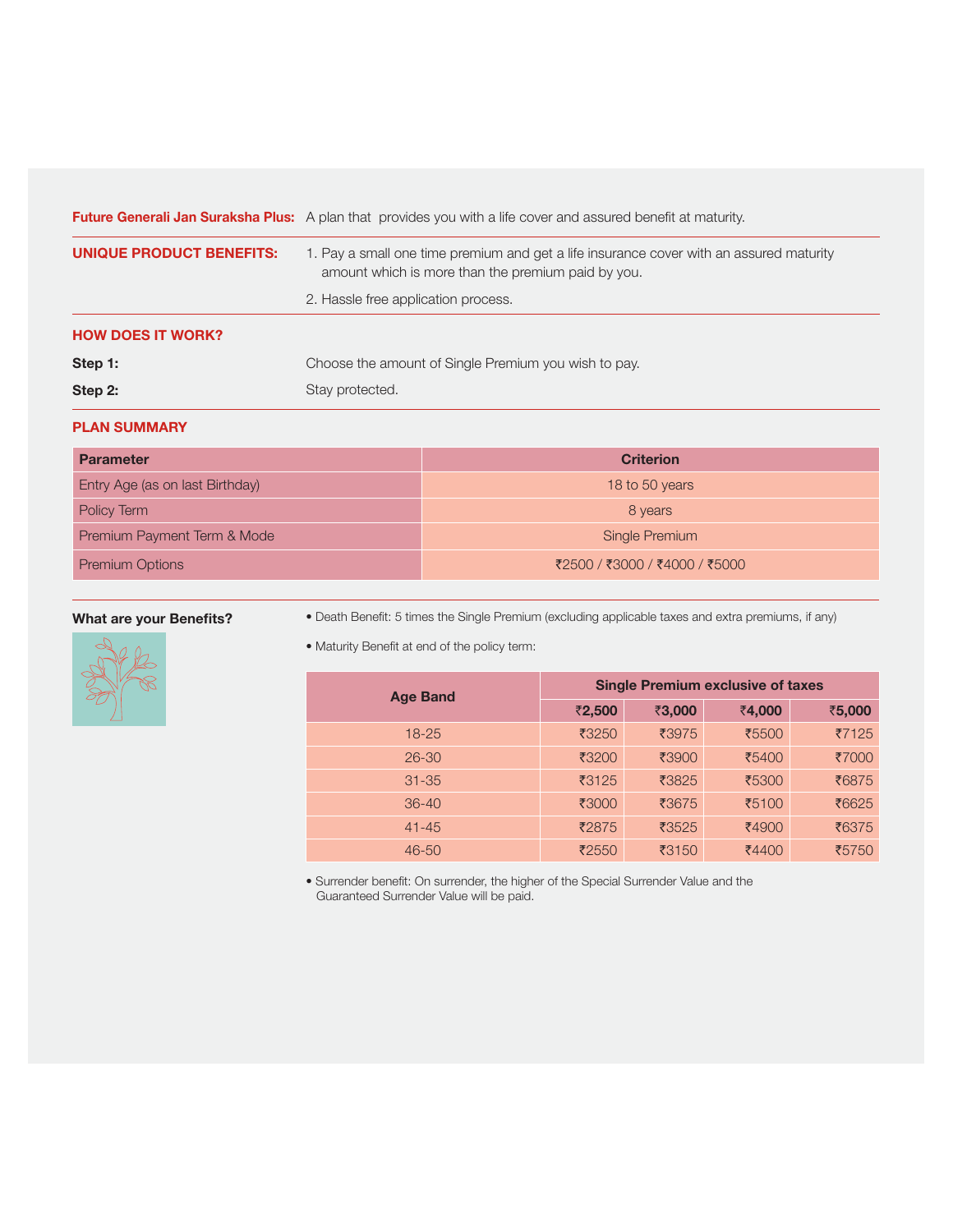#### **Gauranteed Surrender Value:**

| <b>Policy Year of Surrender</b> | <b>Guaranteed Surrender Value</b>                                                                |
|---------------------------------|--------------------------------------------------------------------------------------------------|
| 1 to $2$                        | 70% of Single Premium paid under the base policy<br>(excluding taxes and extra premiums, if any) |
| 3                               | 75% of Single Premium paid under the base policy<br>(excluding taxes and extra premiums, if any) |
| $4$ to $8$                      | 90% of Single Premium paid under the base policy<br>(excluding taxes and extra premiums, if any) |

#### **Special Surrender Value:**

Special Surrender Value will be based on the company's expectation of future financial and demographic conditions and may be reviewed by the company from time to time with prior approval from IRDAI.

A policy terminates on surrender and no further benefits are payable under the policy.

#### **LITTLE PRIVILEGES, JUST FOR YOU:**

#### **Free-Look Period:**



In case you disagree with any of the terms and conditions of the policy, you can return the policy to the Company within 15 days of receipt of the Policy Document (30 days, if the policy is sold through Distance Marketing mode) by giving a written request for cancellation of the policy, stating the reasons for such cancellation.

Future Generali India Life Insurance will refund the policy premium after the deduction of proportionate risk premium for the period of cover, stamp duty charges, cost of medical examination, if any.

If the Policy is opted through Insurance Repository (IR), the computation of the said Free Look Period will be as stated below:- For existing e-Insurance Account: Computation of the said Free Look Period will commence from the date of delivery of the e mail confirming the credit of the Insurance Policy by the IR. For New e-Insurance Account: If an application for e-Insurance Account accompanies the proposal for insurance, the date of receipt of the 'welcome kit' from the IR with the credentials to log on to the eInsurance Account (e IA) or the delivery date of the email confirming the grant of access to the eIA or the delivery date of the email confirming the credit of the Insurance Policy by the IR to the eIA, whichever is later shall be reckoned for the purpose of computation of the Free Look Period. Note: Distance Marketing means insurance solicitation/lead generation by way of telephone calling/ Short Messaging Service (SMS)/other electronic modes like e-mail, internet & Interactive Television (DTH)/direct mail/ newspaper and magazine inserts or any other means of communication other than that in person.

**Loan:** Ne do not offer any loan under this plan.



**Tax Benefits:** Premium(s) paid are eligible for tax benefit as may be available under the provisions of Section(s) 80C, & 10(10D) as applicable. For further details, consult your tax advisor. Tax benefits are subject to change from time to time.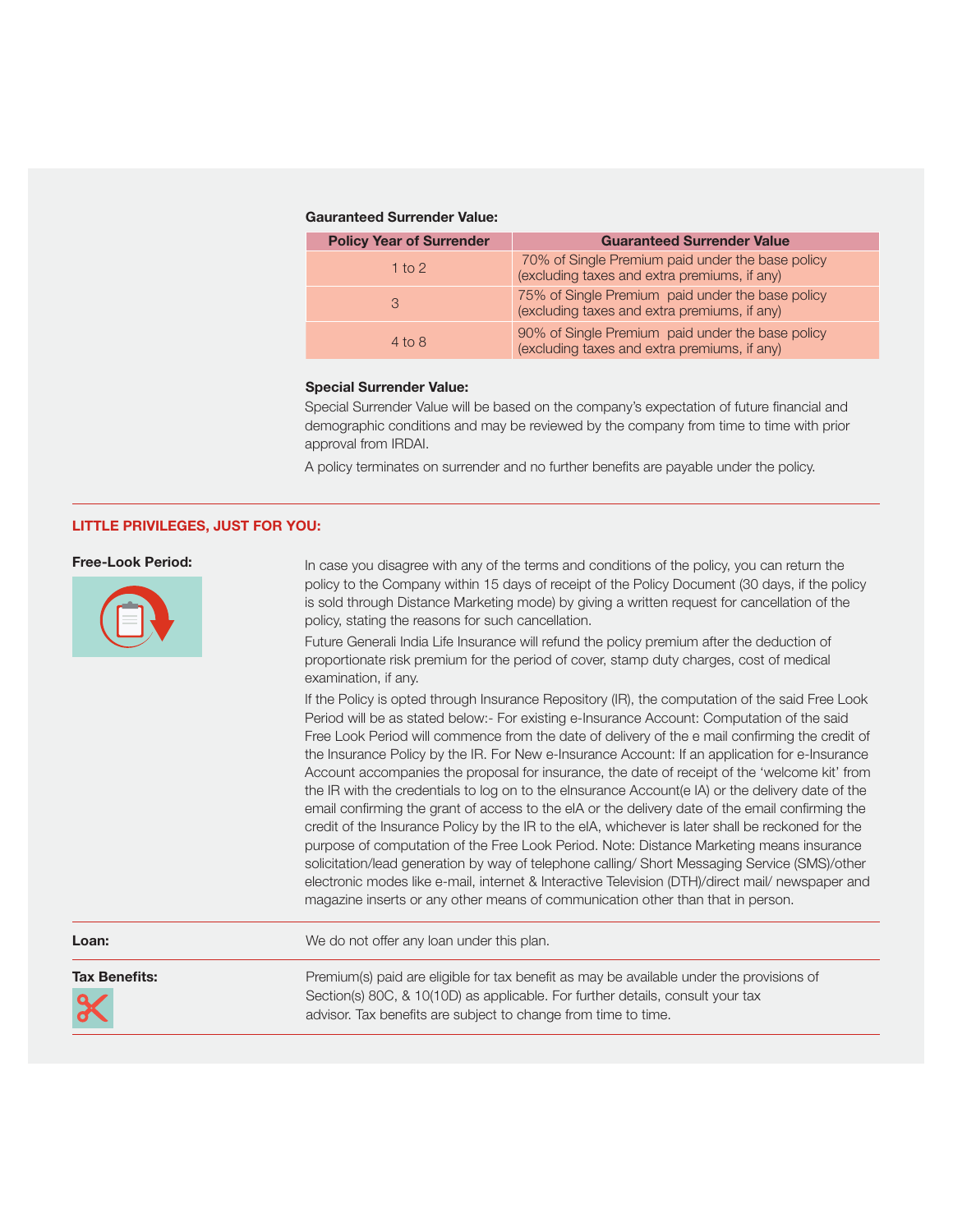### **TERMS AND CONDITIONS**

| <b>Nomination and Assignment:</b>                                                  | Nomination, in accordance with Section 39 of Insurance Act, 1938 as amended from time to<br>time, is permitted under this policy.                                                                                                                                                                                                                                                                                                                                                                                                                        |  |  |
|------------------------------------------------------------------------------------|----------------------------------------------------------------------------------------------------------------------------------------------------------------------------------------------------------------------------------------------------------------------------------------------------------------------------------------------------------------------------------------------------------------------------------------------------------------------------------------------------------------------------------------------------------|--|--|
|                                                                                    | Assignment, in accordance with Section 38 of Insurance Act, 1938 as amended from time to<br>time is permitted under this policy.                                                                                                                                                                                                                                                                                                                                                                                                                         |  |  |
| <b>Riders:</b>                                                                     | No riders are available under this product.                                                                                                                                                                                                                                                                                                                                                                                                                                                                                                              |  |  |
| <b>Exclusions:</b>                                                                 | <b>Suicide Exclusion:</b> In Case of death due to suicide within 12 months from the date of<br>commencement of risk under the policy or from the date of revival of the policy, as applicable,<br>the nominee or beneficiary of the policyholder shall be entitled to 80% of the total premiums<br>paid till the date of death or the surrender value available as on the date of death whichever is<br>higher, provided the policy is in force.                                                                                                         |  |  |
| <b>Prohibition on Rebates:</b><br>Section 41 of the Insurance<br>Act, 1938 states: | 1. No person shall allow or offer to allow, either directly or indirectly, as an inducement to any<br>person to take or renew or continue an insurance in respect of any kind of risk relating to lives<br>or property in India, any rebate of the whole or part of the commission payable or any rebate<br>of the premium shown on the policy, nor shall any person taking out or renewing or continuing<br>a policy accept any rebate, except such rebate as may be allowed in accordance with the<br>published prospectuses or tables of the insurer: |  |  |
|                                                                                    | 2. Any person making default in complying with the provisions of this section shall be liable for a<br>penalty which may extend to ten lakh rupees.                                                                                                                                                                                                                                                                                                                                                                                                      |  |  |
| Fraud, misrepresention or non-disclosure:                                          |                                                                                                                                                                                                                                                                                                                                                                                                                                                                                                                                                          |  |  |
|                                                                                    | The treatment will be as per section 45 of the Insurance Act 1938 as amended from time to<br>time.<br>1. No Policy of Life Insurance shall be called in question on any ground whatsoever after the<br>expiry of 3 years from the date of the policy i.e. from the date of issuance of the policy or the<br>date of commencement of risk or the date of revival of the policy or the date of the rider to the<br>policy, whichever is later.                                                                                                             |  |  |
|                                                                                    | 2. A policy of Life Insurance may be called in question at any time within 3 years from the date<br>of issuance of the policy or the date of commencement of risk or the date of revival of the<br>policy or the date of the rider to the policy, whichever is later, on the ground of fraud.                                                                                                                                                                                                                                                            |  |  |
|                                                                                    | For further information, Section 45 of the Insurance laws (Amendment) Act, 2015 may be<br>referred.                                                                                                                                                                                                                                                                                                                                                                                                                                                      |  |  |
| <b>INITA CHUUGE I IG</b>                                                           |                                                                                                                                                                                                                                                                                                                                                                                                                                                                                                                                                          |  |  |

#### **WHY CHOOSE US?**

Future Generali India Life Insurance Company Limited is a joint venture between Future Group, India's leading retailers; Generali, an Italy-based insurance major; and Industrial Investment Trust Ltd (IITL). The Company brings together the unique qualities of the founding companies local experience and knowledge with global insurance expertise. Future Generali India Life Insurance Company Limited offers an extensive range of life insurance plan, and a network that ensures we are close to you wherever you go.